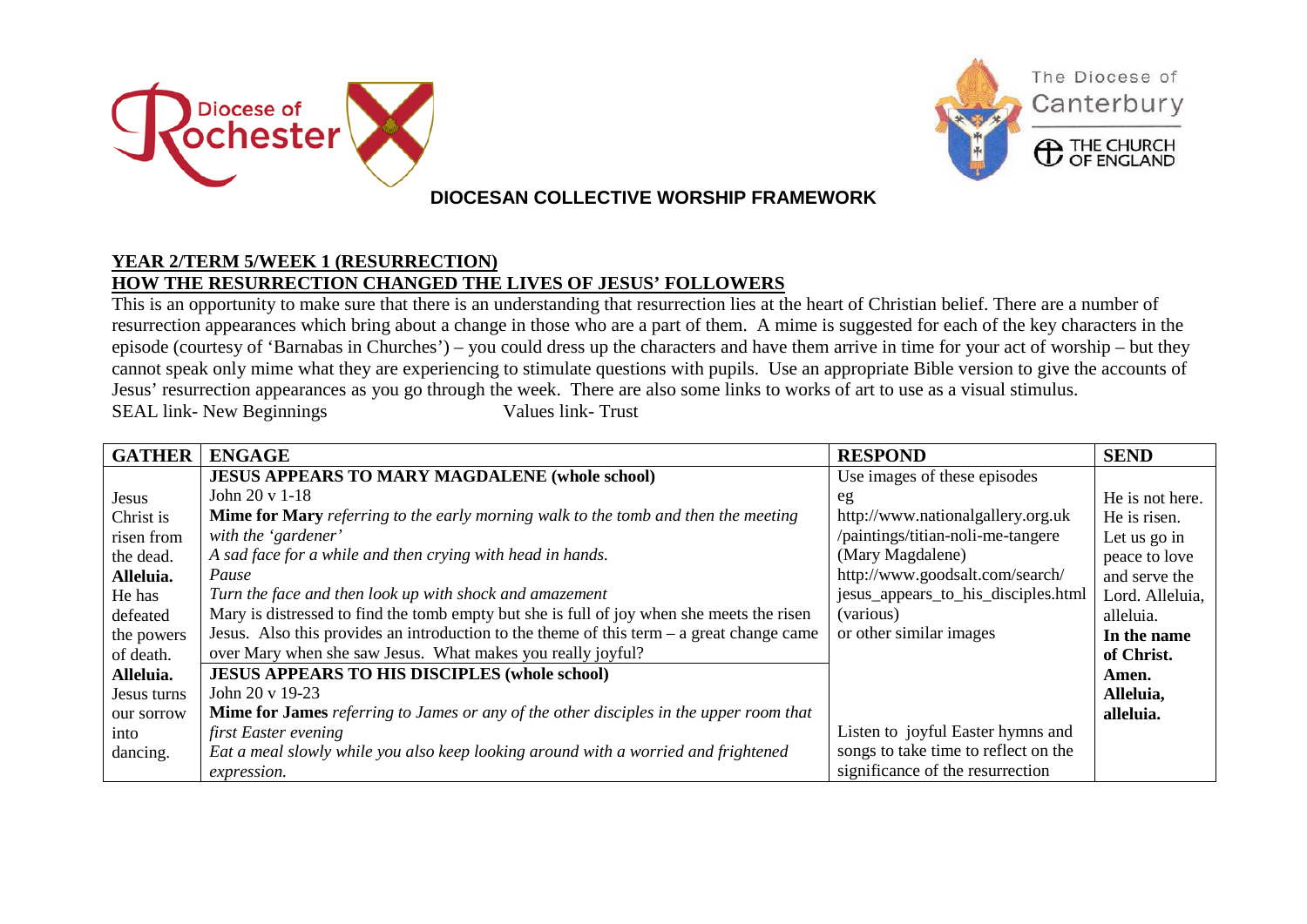



## **DIOCESAN COLLECTIVE WORSHIP FRAMEWORK**

| Alleluia.     | Pause.                                                                                          |                                        |                |
|---------------|-------------------------------------------------------------------------------------------------|----------------------------------------|----------------|
| He has the    | Suddenly show shock and then great joy.                                                         |                                        |                |
| words of      | This is a good example of change in attitude and outlook. The disciples were terrified          |                                        |                |
| eternal life. | that they would be arrested and punished for being followers of Jesus. But they were            |                                        |                |
| Alleluia.     | filled with joy at seeing Jesus. Also Jesus gave them his peace and sent them out – this        |                                        |                |
|               | would have given them confidence after their fear. How important is peace in your life?         |                                        |                |
|               | <b>JESUS APPEARS TO THOMAS (whole school)</b>                                                   | Lord our God, we thank and praise      | We are raised  |
|               | John 20 v 24-29                                                                                 | you for the greatness of your love,    | to new life    |
|               | <b>Mime for Thomas</b> - referring to his disbelief and wanting visual proof that Jesus was     | shown to us in Jesus Christ, who       | with Christ.   |
|               | alive and to the encounter with Jesus one week later                                            | was willing to die for us, to bring us | Let us go in   |
| Alleluia.     | Shake head angrily and then point to each wrist and to one side of your body.                   | into your family, and to bless us      | his peace.     |
| Christ is     | Pause                                                                                           | with the life that lasts for ever. We  | Alleluia,      |
| risen.        | Open eyes wide in shock and point to three wounds you can 'see' in front of you and then        | thank you for the new life we          | alleluia.      |
| All He is     | fall to your knees.                                                                             | celebrate at Easter; help us to keep   | Thanks be to   |
| risen         | This is the episode in which Thomas' doubt changes to faith and belief. There are lots of       | growing in the life that never comes   | God. Alleluia, |
| indeed.       | ways to demonstrate seeing and believing (or not believing) your eyes - a popular one is        | to an end. In Jesus' Name.             | alleluia.      |
| Alleluia.     | eating a daffodil - would someone believe you if you told them that you saw the $HT/a$          | <b>AMEN</b>                            |                |
|               | teacher eat a daffodil in worship this morning? Probably not, because they did not see it       |                                        |                |
|               | but you did Is it easy or difficult to have faith?                                              |                                        | May the        |
|               | <b>JESUS ON THE SEASHORE (class or key stage)</b>                                               |                                        | loving power   |
|               | John 21 v 1-13                                                                                  | Time for joy and time for giving       | of God,        |
|               | <b>Mime for John</b> - referring to the fishing expedition on Lake Galilee, seeing the stranger | Time for remembering                   | which raised   |
|               | (Jesus) on the shore who advises them where to fish for a catch                                 | Love while living.                     | Jesus to new   |
|               | Row a boat and then throw a net overboard on your left.                                         | Take this message Easter Day           | life.          |
|               | Pause.                                                                                          | Show kindness, care                    | strengthen us  |
|               | Now throw the net onto your right and start pulling in a heavy weight.                          | At home and play.                      | in hope,       |
|               | Shade eyes and look into the distance and point to something, with a big smile.                 |                                        | enrich us with |